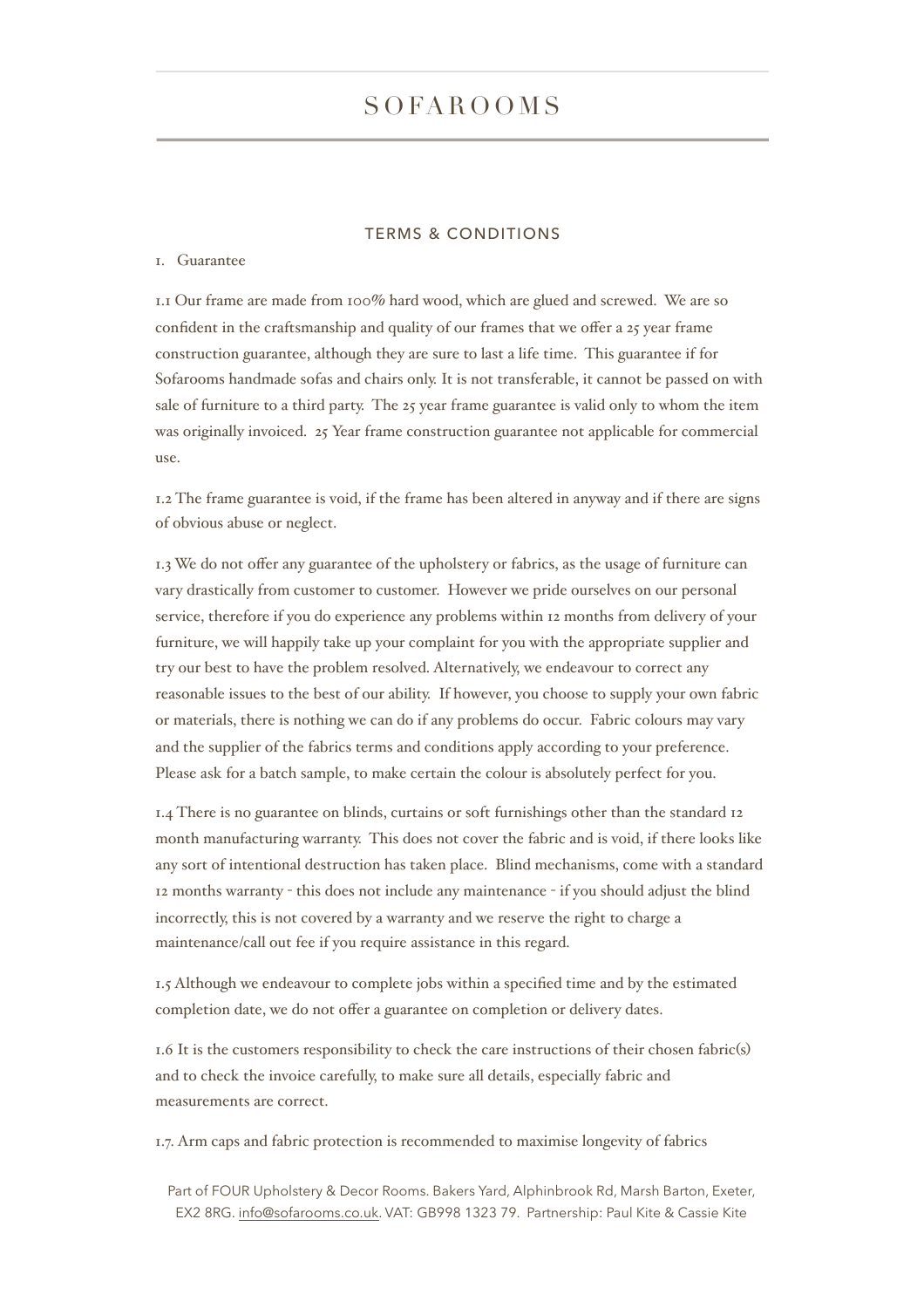1.8 We reserve the right to charge for any alterations and corrections, where there is no faulty or we are not at fault and we deem it to be appropriate.

1.9 If there is a fault, please send or bring the items into our workshop and showroom and we will endeavour to resolve the issue (except large items, such as sofas and large chairs where we will arrange collection)

## 2. Measurements

2.1 It is your responsibility to ensure that the furniture ordered will pass freely through into your room of your choice. We cannot be held accountable for any damage caused to wood work, paint or anything else, if the furniture - upholstered or handmade cannot pass easily. If it is impossible to access, it will be your responsibly to resolve this issue. If required, we can check access for you for a small charge.

2.2. Please note that the delivery charge includes no allowance for the removal of doors or windows. If this is necessary, it is your responsibility to arrange for this to be done in time for your furniture to be delivered.

2.3 Measurements supplied by customers for bespoke sofas, chairs, curtains or blinds are done so at their own risk. We cannot be held responsible for errors made by customers. However, we can come out and double check measurements for your, for a small fee.

2.4 The measurements of all furniture and furnishings made by us will be as accurate as possible, but nevertheless approximate and may vary due to the handmade nature.

3. Prices & Charges

3.1 Deposits are non- refundable

3.2 Our handmade items are inclusive of VAT and fabric.

3.3 Re-upholstery price are +VAT and fabric. (unless otherwise specified. VAT at 20%)

3.4. If you choose to supply your own fabric for a handmade sofa, the minimum price pay is the 'A; range price.

3.5 Re-upholstery customers will be charged an extra 15% to use their own fabric (on top of the labour charge +VAT). However, we are stockists for majority of fabric suppliers and we try to be competitive where possible, so this should not be a issue.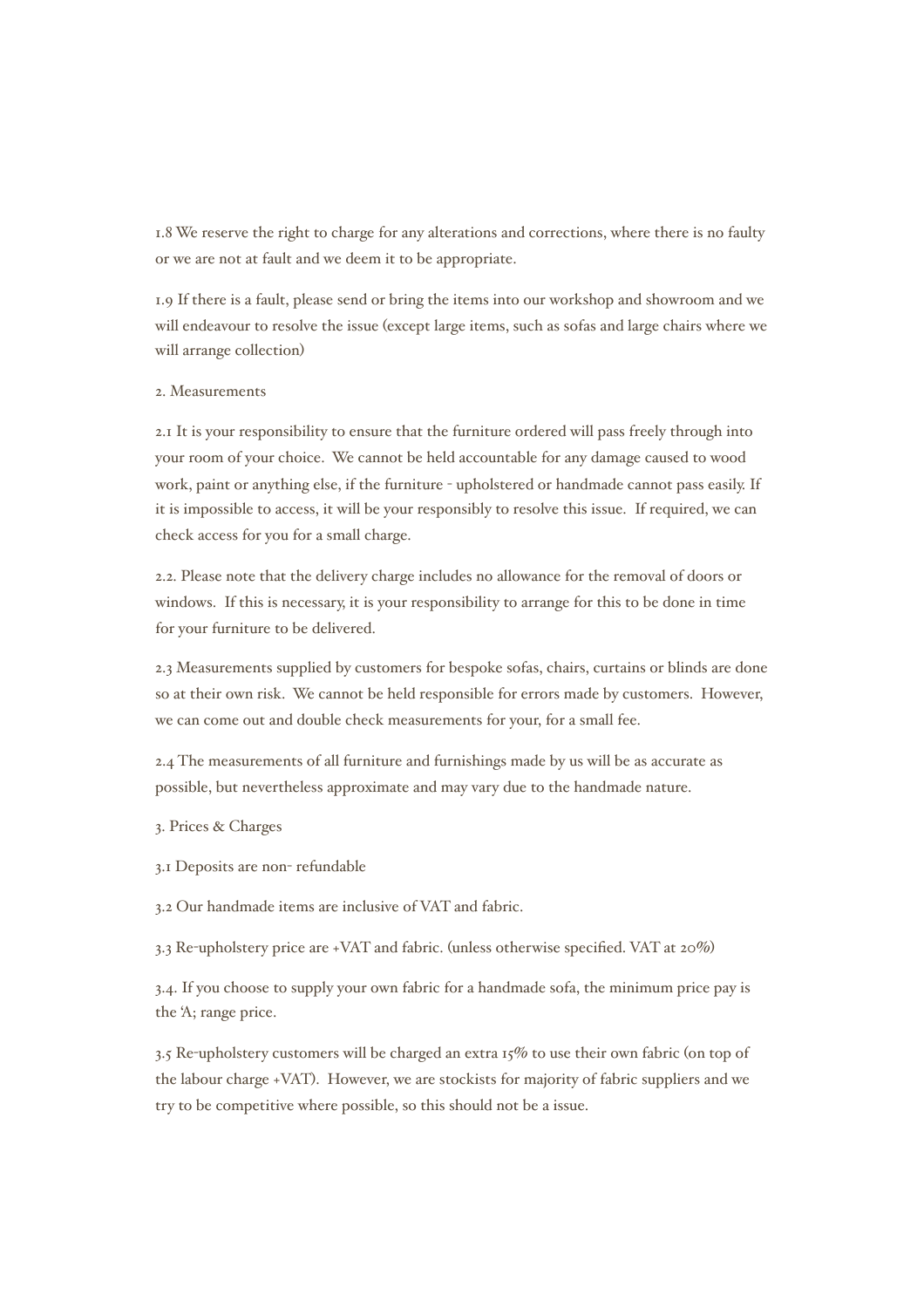3.6 All upholstery quotations/price are estimate and may incur more or less charges once we have started the job, as we can never be 100% certain one the extent of the work until we start the process. However, we try to give the most accurate price and avoid charging any extra where possible.

3.7 Customer, who supply their own fabric, have the responsibility of supplying more fabric if for any reason, including human error that there isn't enough. However, if fabric is ordered from us and we have under estimated, we cover the cost for you. Please check your fabric for flaws, we will assume that you are happy with the condition of the fabric and any flaws - we reserve the right to charge a handling fee, if you would like us to check the fabric for you.

3.8 To supply your own fabric - you will need to make sure it is suitable for purpose and have the relevant fire/match certificate necessary for fire safety regulations, composition and care instructions - should we need to provide a barrier cloth or arrange for the necessary treatment. You need to make sure the accurate quantity or more is there, we reserve the right to charge a fee, if you would like us to measure the fabric off.

3.9 Call out and delivery charges vary depending on the travelling distance and whether a one or two man delivery is required

3.10. Storage charges may apply in certain cases and charges may vary depend on the size of the furniture.

#### 4. Payments

4.1. A deposit is required before any work will commence or any materials are ordered. The deposit amount is 50% of the total price. Full payment is required up front for any product only orders, such as fabric, poles, paint or wallpapers.

4.2The full remaining balance is to be paid upon completion, before delivery. You can visit the workshop at any time, to see work in progress or completed but we can no longer make deliveries, without receiving full cleared payment before hand. If you are collecting, you may pay upon collection, providing it is within 14 days of completion. We reserve the right to charge late payment fee's.

## 5. Delivery and Storage

5.1 Once your furniture has been completed we must be able to delivery (or the item collected) within 14 days. If we are unable to do so, due to your default, we reserve the right to apply storage charges.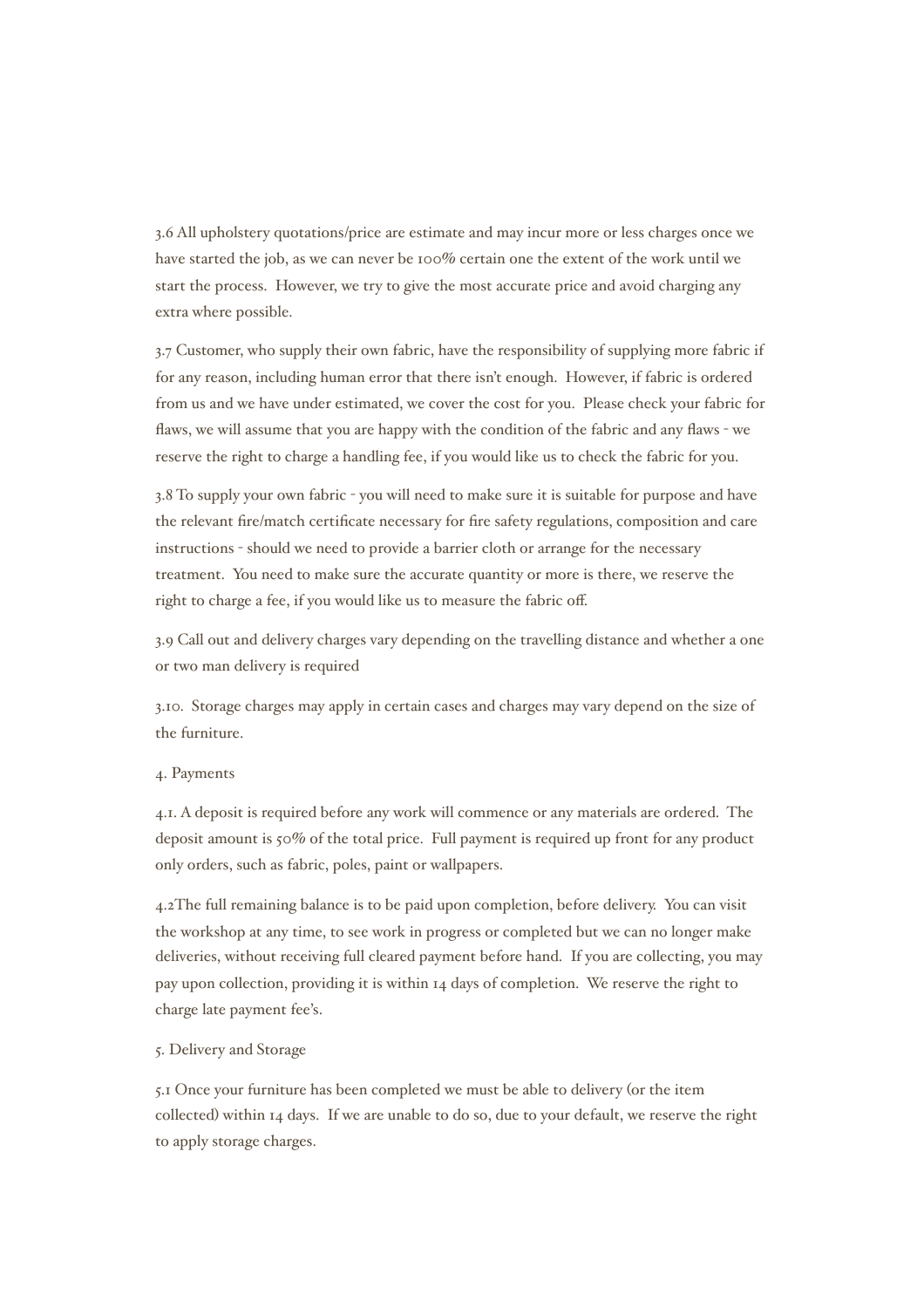5.2 Deliveries & Collections will be made Tuesday - Thursdays, between 9am - 5pm. Outside of these times, may incur a further charges.

5.3 Time of delivery is not of the essence in these terms and conditions of trading. We will not be liable for any direct or indirect loss of profits or other financial loss or damage suffered by you through any reasonable delay or due to unforeseen circumstances outside of the reasonable control of Sofarooms or delay due to any reasonable rescheduling of delivery,

5.4 Delivery dates and times are estimated. Whilst we endeavour to meet deadlines and deliver within a  $2-4$  hour time slots, we sometimes experience delays, due to dealing with customers in the showroom/workshop or being held up on other collections/deliveries or by traffic. Whenever, possible we try to keep you informed and updated, rescheduling if that is more convenient. Time & Unforeseen occurrence befall us all, so on occasion we may need to cancel and rearrange deliveries/collections.

5.5 We offer no guarantee with deliveries. Delivery is from our workshop to your door. Whilst we endeavour to try to deliver to the room and position you require as a courtesy, we reserve the right to refuse, if this may put our staffs health at risk or if we feel it is not viable (upstairs, over banisters, through windows etc). We cannot be held responsible for any damage caused to paintwork, fixings or anything else, that may have accidentally occurred in order to place the item in your desired position. We cannot be held responsible for any damage caused to the items, in the process of delivery to your destined location. If they are going up the stairs or through narrow or awkward hallways, doorways or anything else, it is the customers responsibility to make sure we can pass through easily., removing any pictures, light fittings or anything else that could obstruct access and cause or be damaged.

#### Returns & Cancellations

6.1 Cancellations - please let us know within 24 hours if you choose to cancel. Once orders have been processed and goods have ordered, we cannot cancel, you will be charged for any goods already ordered. Deposits are non refundable.

562 Returns - As we offer bespoke services, whether upholstery, handmade sofas, chairs, footstools, headboards, made to measure curtains blinds, poles or any other soft furnishings returns are not accepted, as they are made especially for you or customised specifically to your preference. If incorrect measurements have been supplied to us we are unable to accept returns and alterations may incur a small charge depending on what is required. If you are unhappy in anyway, we will do ur best to resolve the matter where possible. However, this may incur a charge if we are in no way at fault. It is very important that you make sure you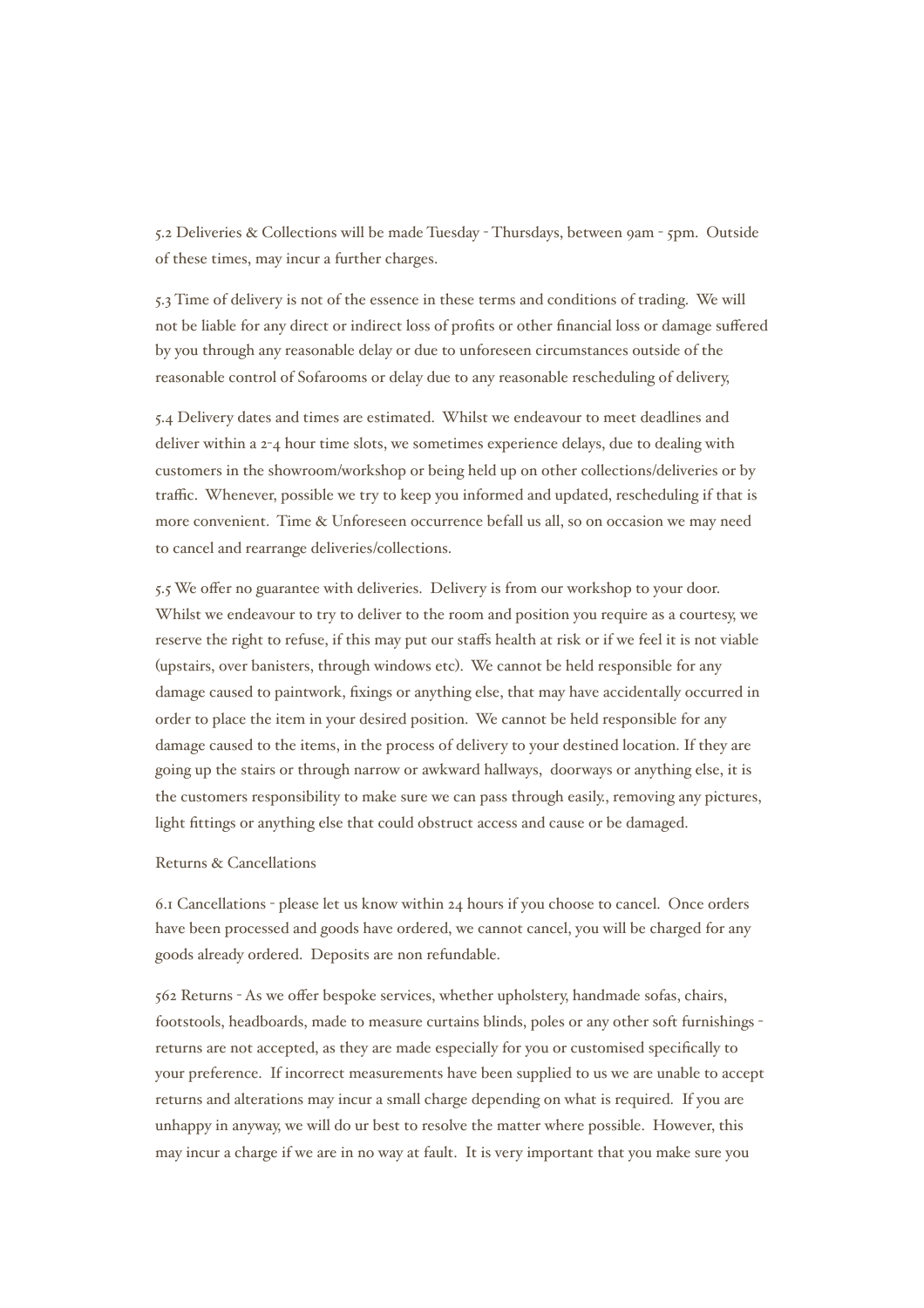are happy with your chosen fabric and that you double check all details on the invoice. By making any form of payment or verbal agreement to tell us to proceed with a order, you are entering into a contract and agreeing that all details are correct.

## 7.1 Fabrics & Trimmings

Please make sure you order a sample before ordering.

Returns are not accepted for less than 5 meters. Dependent on the supplier, returns may be accepted on orders over 5 meters, providing they have been stored correctly and returned in the same condition and like for like packaging as it was received. However, depending on the supplier, returns of any cut to length materials may incur a  $25\%$  restocking charge. Before cutting into any fabric, trimmings or cut to order products, please check them over for flaws first. Returns cannot be accepted on any products that have already been cut into/ marked up.

Wallpapers

Again, please order a sample and double check required quantities before ordering. Some suppliers will accept returns of wallpaper, with a 25% restocking charge. Others will only accept returns of whole orders, not part of the order, again with a possible restocking charge of 25%. Some suppliers do not accept returns at all or have a minimum number of rolls that you can return. We will be happy to find out the terms for you on the particular wallpaper you are interested in purchasing.

Please check for flaws in the wallpaper before cutting, returns cannot be accepted once it has been cut into.

Paints

The paints that we supply are made to order and therefore returns are not accepted. Faulty Items

Occasionally, some fabrics and wallpapers do have flaws, if when you check your fabric before marking or cutting, you discover flaws, please contact us immediately on 01393 42 44 44 or email us (ideally with photos) to info@decorrooms.co.uk.

In order to resolve any problems efficiently and quickly, we recommend that you check the product, within 7 days of receipt. After 14 days, there may not be much we can do to help. If you have cut or marked the fabric before discovering the flaws, we will not be able to accept the return or send out a replacement.

#### Arranging a Return

Please call 01392 42 44 44 or email info@decor-[rooms.co.uk](mailto:info@decor-rooms.co.uk) before returning an item and await our response, to make sure the return will be accepted and we know to expect it. Returns are at your expense and we recommend using a courier or postal service which requires a signature. Please make sure they are well packed and waterproof, goods are your responsibility until they reach us.

Once we receive the returned item and have checked it over, we will then process your refund. This may take 7-10 days. However, on average 3-5days. Any problems, please contact us.

## Data

8.1 We require your full name, address, email and telephone numbers for enquires, invoicing, collection, deliveries and communication in regard to any enquiries or orders. We do not share or sell you information, unless it is to fulfil your order -for example, if you have taken out a Guardsman plan on your handmade order, we will share this information with them for